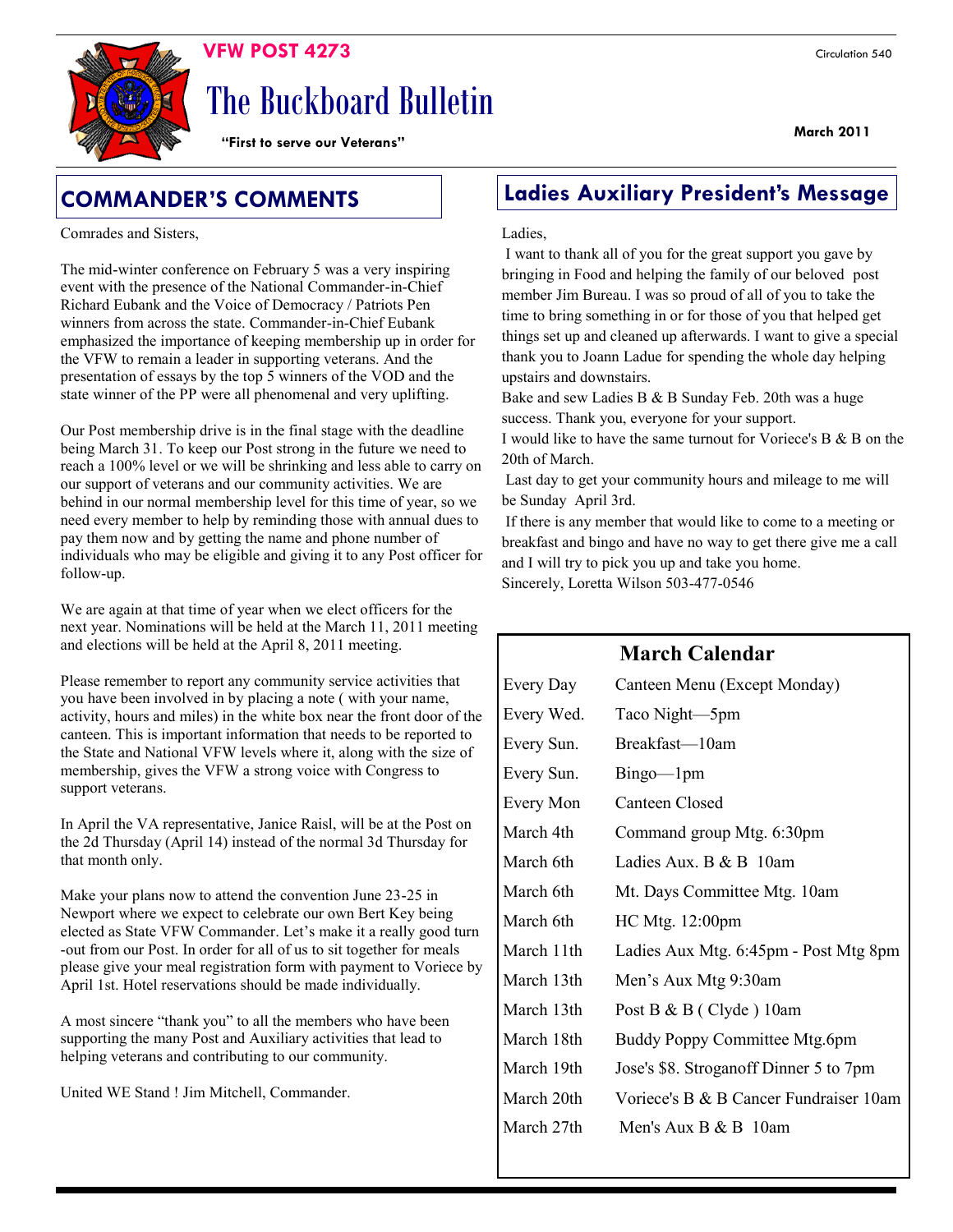### **President Message** Hope all is . I just want to let you know that our monthly meetings have been changed to the second Sunday of each month at 9:30am. Also the dues for 2001 are now past due and we need everyone it get current as soon as possible. We hope to see more members at the next meeting. We can always use more ideas and inputs, plus its followed by a great \$5.00 breakfast at 10am and bingo at 1pm. We hope to see you there

Gregg Radford, President

 More than 6,000 regularly scheduled VFW volunteers provide more than 1 million hours of service annually to our nation's veterans in federal, state and community hospitals and nursing homes through VAVS. Volunteer opportunities vary by VA location. Here are just a few experiences offered by some VA facilities:

- reading to patients
- transporting patients to appointments
- manning clothes closets

 providing camaraderie *If you're interested in volunteering, please contact your local VA facility*.

# Post Web Site

[www.vfw4273.org](http://www.vfw4273.org/)

## **From Your Editor**

Newsletter articles are due Mar. 20 for the April Newsletter.

Contact your editor at:

**[admin@vfw4273.org](mailto:admin@vfw4273.org) Home: 503-668-7910 Cell: 503-333-5823 FAX: 503-766-3158**

# **The Post Chaplain**

# **Melissa Samels 503 668 4849**

The post hasn't received that many community service hours. I just wanted to remind everyone if you help out a neighbor, friend, or did any Good Samaritan work in your community DON'T FORGET to turn it in even if you think it's small. It all adds up.

Our heartfelt prayers are for the family and friends of our dear departed comrade James Bureau, he was loved by all that knew him; he will be missed greatly by all of us.

―For to this end Christ died and rose and lived again that He might be lord of the dead and the living. {Romans 14:9}



17475 Beers Avenue Sandy Oregon Next door to VFW Post

## **Help Save Money for the Post**

If you are not receiving this newsletter via E-Mail and have an E-Mail address, please notify the post or send your name and E-Mail address to: **[admin@vfw4273.org](mailto:admin@vfw4273.org)** Each electronic newsletter saves the Post approximately \$5.00 annually

# **The Auxiliary Chaplain Judy Gascon 503 668 3748**

### Greeting Sisters:

Laura Baron reported that Ruthie jackson was in Adventist Hospital for surgery for a punctured lung on February 15th.She is back home recovering.

Laura also mentioned that Millie Lenz fell twice at home and spent to days in the hospital. Jackie Key's daughter in-law Louann Key lost her mother on Feb.9th. Our prayers to sister Louann and her family for their loss.

Yvonne Wentworth fell on Friday the 18th at home and was taken to the hospital on Saturday. Treatment for a possible blood clot in her lung. Hopefully she will be back home by the time this newsletter gets printed.

Helene Hawkins will be having surgery March 17th at St. Vincents. Our prayers to you for a quick recovery.

As always I am available for visits, Sincerely Judy Gascon 503-668-3748





13160 SE Bobby Bruce Lane Boring, OR 97009 503.819.0591 503.663.1020

#### Commander Jim Mitchell Senior Vice Commander Brian Gornick Junior Vice Commander Merle Stewart Chaplain Melissa Samels Quartermaster Tim Wilson Judge Advocate John Lamb Adjutant Glenn Yeager Surgeon Sharkey Haider President Loretta Wilson Sr. Vice President Helene Hawkins Jr. Vice President Jennell Mitchell Treasurer Jackie Key Chaplain Judy Gascon Secretary Becky Ping Guard Janet Misner Conductress Dora Fitzpatrick Post Officers 2010-2011 Auxiliary Officers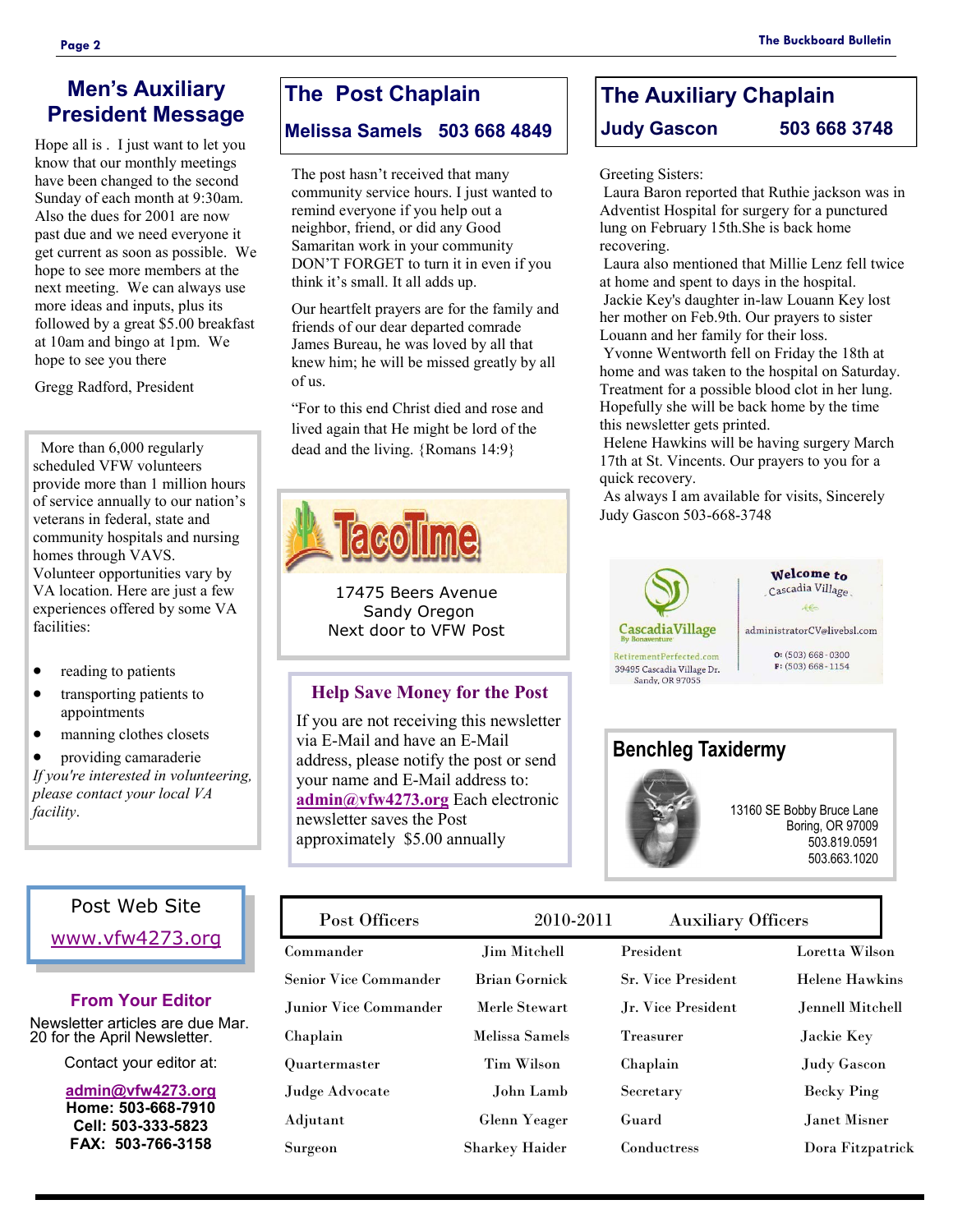### **ATTENTION SANDY AUXILIARY LIFE MEMBERS**

Every year the Sandy Ladies Auxiliary asks their Life Members to donate \$3.00 to our Sunshine Savings Account. The Sunshine Savings Account is used to give grants to our serious ill Auxiliary Sisters. If you have not sent in your \$3.00 for 2011 please do so now. Send your \$3.00 to:

**Sandy Ladies Auxiliary VFW 4273 Jackie Key, Treasurer PO Box 1262 Sandy, OR 97055-1262**

### **Cancer Aid & Research**

 Our Breakfast for Cancer Aid & Research will be Sunday March 20th at 10:oo A.M. We will have Blueberry Pancakes, Bacon, Eggs, & Juice for \$5.00. There will be 50-50 drawing at 12:00 noon, we will then have Bingo at 1:00 P.M. Please come out have a wonderful breakfast and help us raise lots of money for Stamping out CANCER

Voriece, Cancer Chairman

### **Stroganoff dinner**

The cost will be \$8.00 and will be served *March 19<sup>th</sup>* from 5:00 PM to 7:00 PM. The menu will include a Ceaser salad and garlic bread. The tickets are going to be presold at the post.

### Buddy Poppy Campaign – 2011

Football season is over, spring is in the air, and that means that it will soon be time for our annual May poppy drive. I'll be asking for lots of help and support as we plan to do a couple of weekends at the Damascus Safeway and Bi-Mart stores, as well as our usual Sandy Fred Meyer, Safeway and Bi-Mart stores.

As you know the more contributions we collect, the more help we can give to our local veterans and their families in need.

First we need to form a buddy poppy committee in the coming weeks to set up the dates, check the condition of our banners, posters and poppies, and contact the local Boy and Girl Scouts troops to assist us in the drive. We've had a couple members step up to help with this but we could use a few more to work with us in this group.

Please contact Jennell Mitchell the ladies aux. poppy chairperson, myself, or anyone of our officers if you can join us on this committee. If we can get an early start on this poppy drive, it will run more smoothly and be of greater benefit to all. I hope many of you will be able to volunteer a few hours of your time to make this a successful event for our community and VFW Post 4273.

Please check the Post Canteen in the coming months for the sign-up sheets with the various store event schedules with times and dates.

Thanks again for your support,

Merle Stewart, Buddy Poppy Committee Chairman

### **Frank Buckles, Last Known U.S. Doughboy, Dies**

### *Advocated for National World War I Memorial in D.C.*

WASHINGTON – Frank Woodruff Buckles, who lied about his age to enlist in the Army in 1917 and became the last known U.S. veteran of World War I, died on February 27, 2011 at the age of 110.

―We have lost a living link to an important era in our nation's history," said Secretary of Veterans Affairs Eric K. Shinseki. ―But we have also lost a man of quiet dignity, who dedicated his final years to ensuring the sacrifices of his fellow 'Doughboys' are appropriately commemorated."

Burial with full military honors will be held at Arlington National Cemetery. Details about the funeral are expected to be released soon.

A long-time resident of Charles Town, West Virginia, where he had a farm, Buckles was born in Bethany, Missouri. He enlisted shortly after his  $16<sup>th</sup>$  birthday and served in France and Germany.

At the start of World War II, he was a civilian working with a steamship company in the Philippines. He was imprisoned in a Japanese prisoner of war camp for three and a half years.

In his later years, Buckles became an advocate for the expansion of a little-known memorial to World War I Veterans from the District of Columbia into a national memorial.